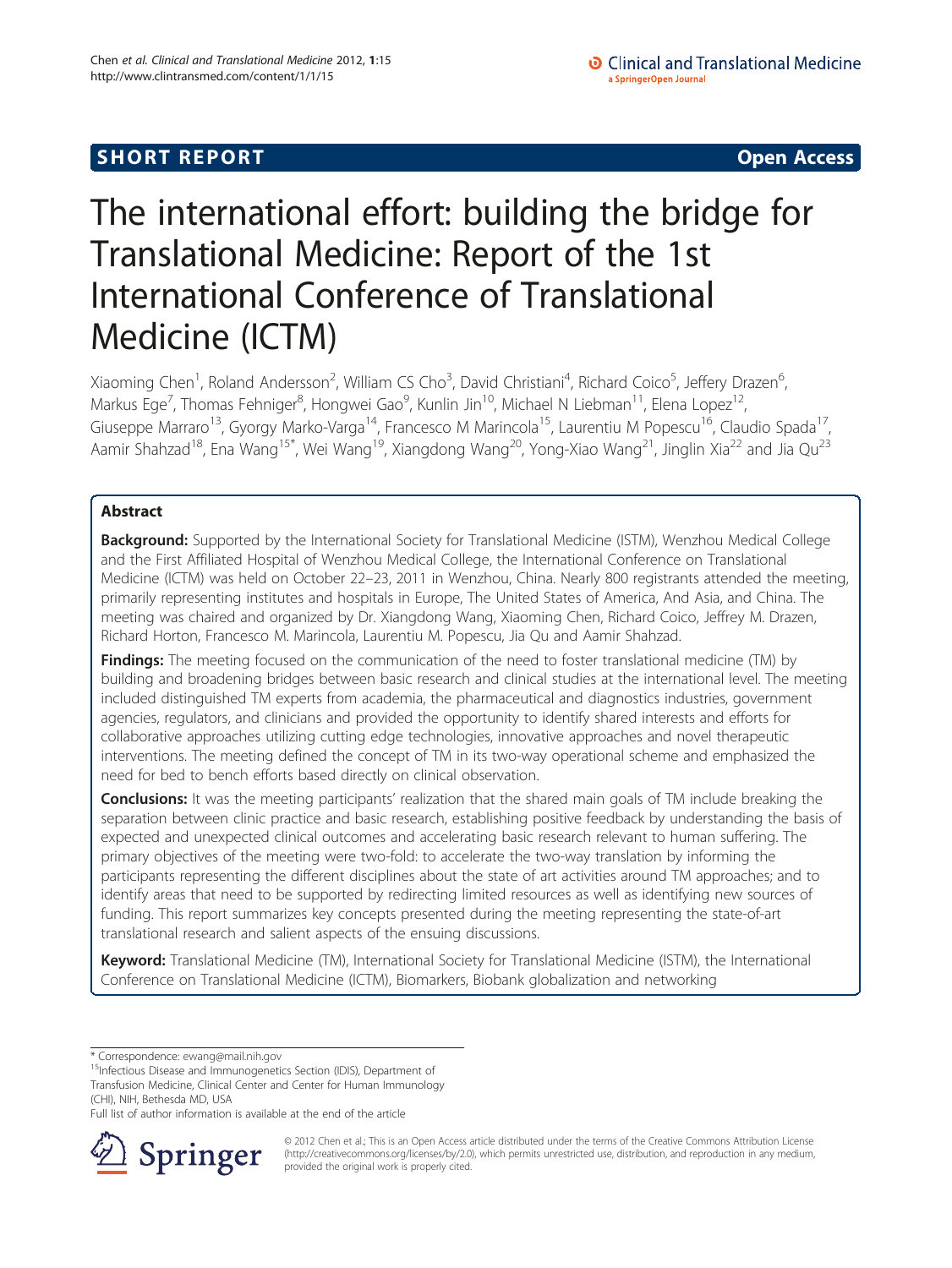#### Findings

#### Introduction

It is becoming increasingly clear from the current state of the science that Translational Medicine (TM) should increase its international efforts. Advances in technology and medicine produced an unprecedented wealth of data which extends our understanding of human biology to a completely new dimension. Placing these data into useful context for developing better clinical practice is complicated by the sheer size of datasets being generated and the limited set of tools for translating this information into useful products such as biomarkers, targets for therapeutic intervention, and safe and effective drugs or diagnostic compounds. In the last decade much resource has been dedicated to providing useful biomarkers that can aid in clinical decision making and patient management.

However, among the numerous biomarkers identified, only a few have undergone extensive validation. In the same fashion, drug discovery is facing an even less rewarding reality as few originally promising products eventually pass the standards demanded for approval after long clinical trials. Meanwhile, disease mortality and morbidity have barely changed over the years, other than that which results from early screening programs that support early detection and intervention. Thus, the efforts and resources consumed on the generation of experimental data has been disproportional to the obtained results aimed at the improvement of patient suffering. It is clear that while current technologies have almost limitless potential, barriers such as inadequate study design, limited standardization and cross-validation among laboratories, suboptimal comparability of data, missing globalized efforts and inefficient utilization of limited resources remain major road blocks. The institution of an interactive consortium for a globalized biorepository, high throughput and multidimensional technologies, sophisticated experimental and clinical study design, strong bioinformatics approaches, and harmonization of studies through the implementation of standard operative procedures with voluntary participation might provide cost-effective solutions.

#### The Evolution of Translational Medicine (TM)

Dr. Richard Coico, Ph.D., Professor of Cell Biology and Medicine, State University of New York-Downstate Medical Center, Brooklyn, NY pointed out that although TM is considered an emerging new field, in reality, elements of it have been practiced for millennia. Its evolution can be traced back to ancient Egypt (c. 2600 BC) when philosophers serving as clinicians, observed and promoted the use of various dietary and topical remedies for disease (e.g. fruits, linseed oil). They were also the first to demonstrate the antiseptic properties of Willow leaves and bark. These and many other examples of the successful translation of simple observations into useful clinical applications demonstrate how rudimentary healing practices became the standard of care. In the middle ages, Avicenna (c. 1030) wrote The Canon of Medicine which established, for the first time, the legitimacy of experimental medicine and the importance of evidencebased medicine. The Canon was used as a standard textbook in Muslim and European universities until the 18<sup>th</sup> century. During the same period, discovery of the therapeutic utility of digitalis in treating heart disease was made by the English botanist and physician, William Withering, ushering in what is considered the beginning of modern therapeutics. These and countless other translational medicine benchmarks in the  $18<sup>th</sup>$ -early  $20<sup>th</sup>$ centuries were obtained long before the tools of molecular biology, computational biology, genomics, proteomics, etc. and the rules of ethical treatment of human subjects for research, animal welfare, and bio-safety were available. The complexity of translating observations to clinical applications has progressively increased throughout the centuries due to ethical and practical concerns. However, the goals remain the same. The ancestral achievements in medical understanding will need to be matched in the 21st century by exploiting new and novel technologies, and by improving study design and coordinating cross-discipline activities which, in ancient times, would have been considered magical.

#### Translational medicine-the paradigm shift

Dr. Francesco M. Marincola, Editor-in-Chief of the Journal of Translational Medicine, President Elect of ISTM and vice-President of SITC, Chief of the Infectious Disease and Immuongenetics Section (IDIS), Department of Transfusion Medicine (DTM), Clinical Center (CC), National Institutes of Health (NIH) has been a strong advocate for translational medicine for the last decade. He echoed that the TM is not a novel concept and has many different definitions with the same intention. However, TM emphasizes the modern need to increase the efficiency of the process over various hurdles that hamper the translation from oberservation to clinical testing. Fewer than 5% of new agents tested in clinical trials reach regulatory approval and less than 1% will turn into successful products [\[1](#page-9-0)-[3\]](#page-9-0). Therefore, the novelty of TM lays on redirecting funding resources to accelerate the transition by catalyzing research relevant to humans for the ultimate benefit of patients. It has been almost a decade since he suggested that translational medicine is a two-way road where the predominant emphasis on the bench-to-bedside direction should be balanced by the bedside-to-bench one. He proposed that attention to clinical relevance should play a leading role in framing scientific questions according to human actuality. He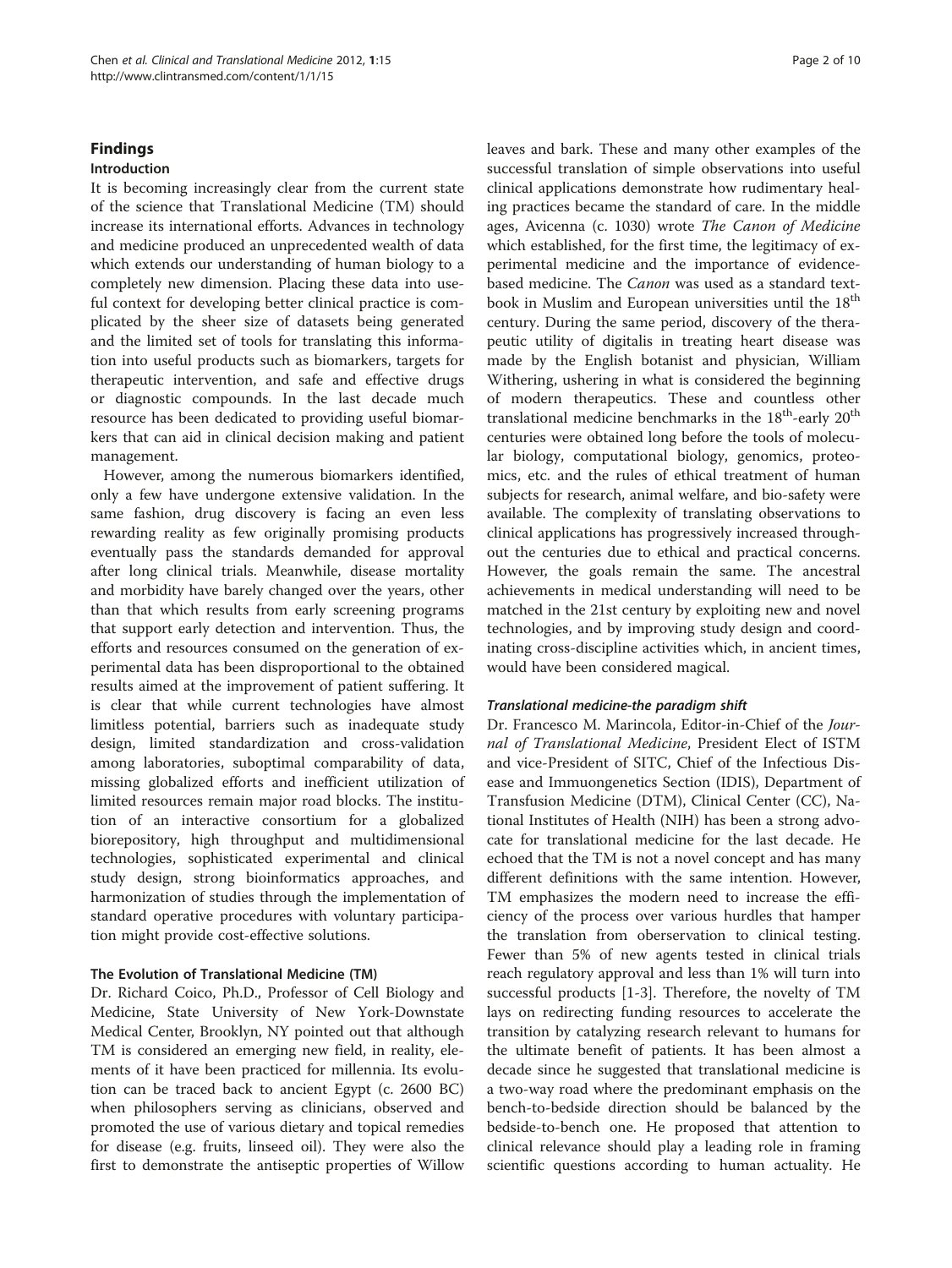highlighted that hypotheses should first emerge from careful observation of events relevant to human diseases. Such observations should be based on skillful studies performed in human subjects, at relevant time points and at the site where the patho-physiological process and its perturbation induced by treatment is evolving. Translational research is caught in a vicious cycle whereby: 1. the enterprise is based on a less than solid understanding of human pathophysiology particularly when complex, multi-factorial diseases are confronted; 2. scientists "hypothesize" based on individual experiences as to relevance to human disease based on the comfort zone of their knowledge rather than an in depth understanding of human disease; 3. pre-clinical models are generated, which are, in turn, poor predictors of effectiveness in humans because they do not take into account the salient aspect of human pathophysiology and its fundamentally unpredictable nature. Hence, only by identifying, from thousands of hypotheses, the pathophysiological common themes that actually occur in humans, scientists will be likely to develop therapeutic strategies likely to work in most if not all patients.

Dr. Michael N. Liebman, Managing Director, Strategic Medicine, Inc. (PA, USA), discussed the issues of stratification and personalization in medicine within the context of translational medicine. He clarified conceptual differences among translational, personalized and stratified medicine. In agreement with Dr. Marincola, TM should not only start in the lab and expect to translate results into the clinic but the bedside-to-bench-to-bedside approach should be implemented. TM has focused more on the transition from basic research to clinical use while personalized medicine and stratified medicine have focused on stratifying the patient utilizing genetic markers to tailor individual treatments for specific groups of patients. His emphasis was on examining the stratification of the disease, not just the patient,, and that although genetics may determine an individual's potential benefit from treatment, it is critical to include lifetime influences of environmental exposure and lifestyle experiences which modulate the impact of genetics, both positively and negatively. He advocated that human disease is not a state as we frequently refer to "disease state" but rather a process which is complicated by numerous factors such as genetic predisposition, acquired predispositions to disease, co-morbidity, length of disease since diagnosis, treatment history, diverse response to a given therapy and other yet unspecified modifiers. Integration and research into the role of those factors will likely yield greater success in improving patient care and developing new diagnostics and treatments than the ongoing development of the new technologies which are constantly being introduced to improve speed and efficiency in both basic research and the developmental

phase of drug development. Therefore, disease stratification must be based on information derived from an expanded personal health record for the patient, along with the use of advanced technology, and comprehensive clinic testing followed by the development and application of sophisticated data mining and bioinformatics analysis [[4](#page-9-0)]. He presented examples of breast cancer patient stratification by a modeling approach whereby cancer patients were stratified according to histology, tumor progression pattern, TNM staging normalized according to peri-menopausal to post menopausal status. This approach included pathway and network analysis based on regulation of gene transcription and genetic polymorphism. He also summarized hurdles confronting clinical investigation that include high cost, non standardized patient selection criteria, and inadequate comprehensive clinical information before enrollment and inadequate hypothesis development.

# International effort in TM

Dr. Jia Qu, School of Ophthalmology and Optometry, Wenzhou Medical College, China, summarized worldwide efforts in TM evidenced by the launch of Clinical and Translation Research Centers in more than 30 medical colleges, the establishment of Clinical and Translational Science Awards and the National Center for Advancing Translational Sciences (NCATS) with \$575 million Government funding at NIH in the United States. In Europe, 6 billion Euros has invested for translational research. UK will spend 450 million pounds to build translation medicine centers within the next 5 years. However, TM in China is challenged by limited financial support, relative weak support from basic research and a publication-focused system rather than aimed at patient benefit. Based on his success in translation from the research development of optical coherence tomography (OCT) to ophthalmic medicine application, he proposed that team work and broad collaboration is essential for advance and success in TM.

As the awareness and excitement of applying translational medicine increase worldwide, journals and articles focused on TM or related to TM are proportionally swelling accordingly. Dr. Jeffrey M. Drazen, Editor-in-Chief of the New England Journal of Medicine exemplified journal publication process and its sensitivity to translational science emphasizing that the decision making in the selection of manuscripts for publication is based predominantly on their influence on clinic practice. In 2010, more than 25% of original research articles published by the *NEJM* had a translational scope. There were a significant number of submissions from China in 2010, but only minorities of the submitted manuscripts were accepted for publication due to either substandard scientific quality or poor writing due to language issues.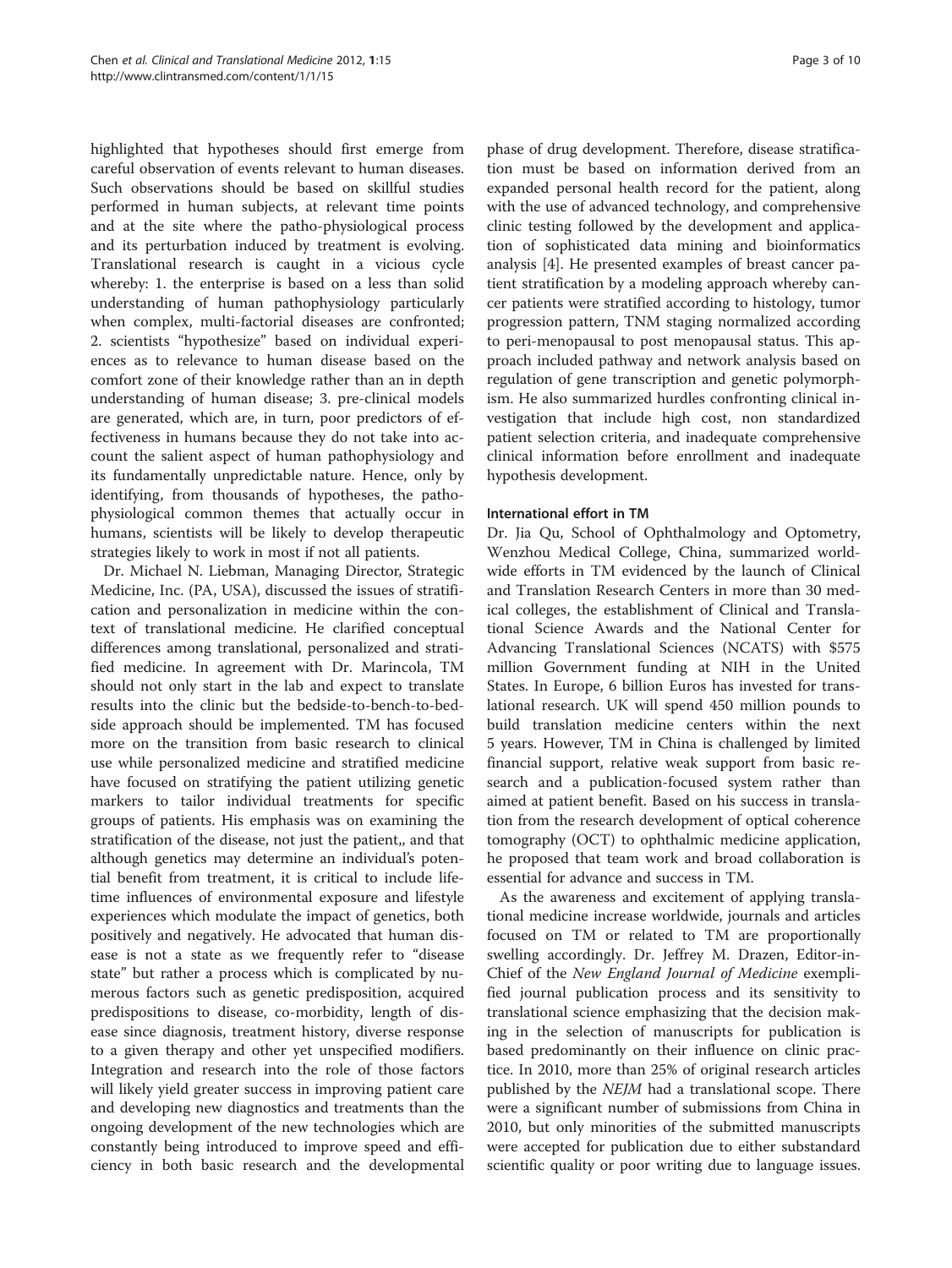Nevertheless, he encouraged the meeting participants to aim for high impact publications by giving several examples of recently published manuscripts adopting welldesigned study strategies addressing high impact clinical question. Dr Drazen welcomed inquiries from perspective submitters to ask for advice from the Editorial Office prior to submission. He also highlighted several new methods in journalism that are being launched to include electronic media, such as videos of research studies presented as stories, and for the need to make scientific advancements more easily understood within society.

# Complexity of translational research

Fundamental strides in the understanding of the molecular basis of disease have been made in the last decade thanks to observational studies performed at relevant time points in humans. The advance of technology and their application revealed the complexity of human biology in pathophysiological conditions. Dr. Ena Wang, Director of Molecular Sciences, Department of Transfusion Medicine, Clinical Center, and Associated Director, trans-NIH Center for Human Immunology, National Institutes of Health illustrated the impact of genetic polymorphisms, global transcriptional regulation, epigenetic regulation, environmental influence and preexisting conditions in the interpretation of human biology. She proposed that a system biology approach with multidimensional analysis including all possible variants should be considered when dissecting human pathology. The low yield of relevant information derived from clinical studies results mainly from the insufficient clinical and patient information collection, minimal stratification of variables contributing to a given condition, biased selection of patient population and non standardized research procedures. She presented examples of using system biology to study the significance of transcriptional signatures observed in pre-treatment biopsies as predictive of responsiveness to immune therapy. By comparing transcriptional signatures observable during and after immune therapy a convergent characterization from chronic to acute inflammation switch was observed. The switch not only can lead to tumor rejection but more in general to all forms of immunemediated tissue destruction processes including flares of autoimmunity, clearance of pathogen-infected cells, allograft rejection and graft versus host disease. This observation suggests that each model system has its own idiosyncrasies but, at the same time, commonalities dictate the final outcome of rejection. Understanding of the basic mechanisms of tissue rejection may guide the development of novel therapeutic strategies. Even more importantly, identifying the mechanisms that lead to this final common pathway in individual tumors may define a better rational for targeted therapies. These are good

examples of evidence-based clinically relevant research that has generated hypotheses that could now be pursued at the bench side.

#### Biomarker discovery

Biomarkers comprise a very broad concept. The term biomarker usually refers to any biological measurement that provides information regarding disease progression, relationship with treatment, safety and can be used for decision making in clinical or experimental applications. Depending upon the source, time, condition and possible application, biomarkers can be categorized into 1) translational biomarkers: a biomarker that can be applied in both a preclinical and clinical setting; 2) disease biomarkers: biomarkers that relate to a clinical outcome or measure of disease; 3) efficacy biomarkers: a biomarker that reflects beneficial effect of a given treatment; 4) staging biomarkers: a biomarker that distinguishes between different stages of a chronic disorder; 5) surrogate biomarkers: a biomarker that is regarded as a valid substitute for a clinical outcomes measure; 6) toxicity/safety biomarkers: a biomarker that reports a toxicological effect of a drug on an in vitro or in vivo system; 7) mechanistic biomarkers: a biomarker that reports activity downstream of signaling pathway; and 8) target biomarkers: a biomarker that reports interaction of the drug with its target. Dr. Xiangdong Wang, Professor of Medicine and Molecular Bioscience, Director of the Biomedical Research Center, Fudan University Zhongshan Hospital, China, presented strategies in biomarker discovery with different objectives in clinic application and in biomedical research. Irrespective the great strides being made in biomarker identification, there are as yet unmet needs in developing standards and guidelines that define toxicology, clinical phenotyping, , dosage decision making, treatment attrition decisions, and patient stratification. There are also pressing needs to improve in early disease diagnosis, health care system management and integration, new drug effect validation, medical instrumentation, and diagnostic tests that comply with regulatory standards. Dr Wang also emphasized that clinical bioinformatics that provided systematic information associated with patients has been under appreciated and is one key step towards translational research.

# Definition of "healthy status"

One critical premise of disease-related biomarkers is the definition of their counterpart, normality. Contrary to pre-clinical models that can be carefully tailored to meet scientific need and preferred outcomes, the essence of human disease involves heterogeneity in clinical presentation and with a complex biological basis that is not easily controlled for all possible models of behavior in a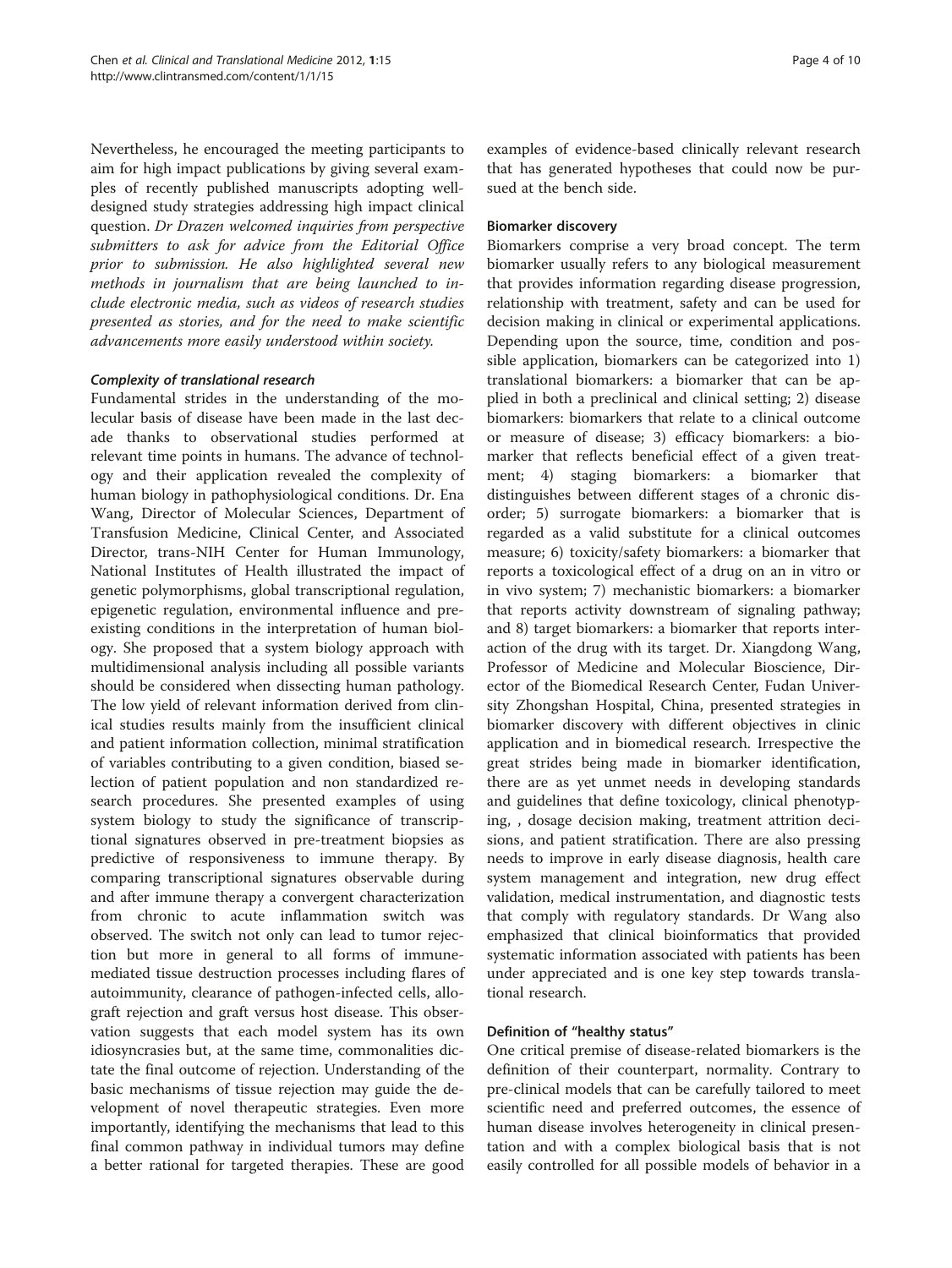population of subjects. A full characterization of the consistent parameters that can define the predicted behavior of disease processes developing in previously healthy subjects is as yet not attainable. Self proclaimed normal status may not represent health because asymptomatic subjects may carry chronic diseases or diseases at their early stage such as seen in many cancer types. Professor Wei Wang, MD, PhD, from Edith Cowan University, Perth, Australia, Chinese Academy of Sciences and Capital Medical University, Beijing, China, and Professor Toshio Fujioka MD, PhD from Oita University, Oita, Japan exemplified the characterization of the suboptimal health status (SHS) which represents a new public health problem in a population with ambiguous health complaints such as general weakness. They applied clinical informatics approaches and developed a questionnaire for measuring SHS. The validity and reliability of this approach were evaluated in a small pilot study and then in a cross-sectional study of 3,000 individuals. The final questionnaire segregated into a score (SHSQ-25) which could significantly several abnormal conditions and could be used in the general population [[5-7](#page-9-0)].

# Epigenetic biomarkers

Epigenetic interactions occur at many levels and result in changes in the genome by a variety of mechanisms that are driven by including transcriptomic, metabolomic or proteomic interactions that play a major role in determining phenotypes beyond genetic background. Among epigenetic components, micro RNA (miR), functions as regulatory RNA target transcripts that lead to protein translation inhibition or messenger RNA degradation. Variable expression of miRs has been associated with diverse vascular diseases [[8](#page-9-0)-[11\]](#page-9-0). Recent studies have demonstrated that miRNAs are aberrantly expressed in proliferative vascular disease, cardiac hypertrophy, heart failure, and ischemic heart disease. Chunxiang (Kevin) Zhang MD, PhD, Director of RNA& Cardiovascular Research Laboratory, and Vice Chairman for Research at Department of Anesthesiology, New Jersey Medical School, UMDNJ described his work on miR function in association with Cardiovascular Diseases. By miR array profiling, his group observed that miR-145 is highly expressed in normal arteries but aberrantly expressed in stenotic arteries in experimental animal model and as well as in human atherosclerotic aortas with neointimal growth. Based on the observation that abundant release of miR-1 from necrotic cardiac myocytes following acute myocardial infarction in animal model, they identified that miR-1 levels increase 100 times following AMI in humans. Therefore, miR-1 could be a potentially novel diagnostic marker for AMI patient.

Dr. William CS Cho, , PhD, CSci, FIBMS, Chief Editor of Frontiers in Non-Coding RNA, Department of Clinical Oncology, Queen Elizabeth Hospital, Hong Kong SAR studied miRs as biomarkers in lung cancer. He discovered that miR-145 plays an important role in inhibiting lung cancer proliferation by targeting EGFR and NUDT1. Restoring miR-145 expression in vitro in EGFR mutated lung cancer cell line could significantly reduce cell proliferation. In patients with NSCLC, EGFR mutations are strongly associated with EGFR-tyrosine kinase inhibitors (TKI) sensitivity. This finding suggests that it may be possible to individualize EGFR-TKI treatment for lung adenocarcinoma patients based on EGFR mutation [\[12](#page-9-0)]. However, miR may represent promising markers, their application in the clinics is challenged by tissue biopsies accessibility. As an alternative, the identification of circulating miRNAs may represent a valuable strategy for noninvasive early diagnosis and follow-up investigations [\[13](#page-9-0)].

# Protein biomarkers

Protein biomarkers have been used clinically as a standardized laboratory reference to diagnose and differentiate the status of both health and disease. These measurements play a significant role in clinical decision making, both as comparators with normal ranges and activities and as monitors of dysfunctional physiologic and metabolic processes in cells located in specific organ systems [\[14](#page-9-0)]. Prof. Thomas Fehniger, Institute of Clinical Medicine, Tallinn University of Technology, Tallinn, Estonia, exemplified the importance of protein structure and function in relation to human health and disease. He emphasized the importance of linking panels of disease related biomarkers with histopathological changes observed in diseased tissues.

Clinical proteomics is an important component of TM. However, protein biomarker discovery is challenged by detection sensitivity and low abundance of many functional proteins involved in disease processes. Intracellular protein content exhibits 9-orders of magnitude in range of concentration. Depending on specific protein abundance, the required number of cells to detect a given substrate can range from 6e3 cell with 1e6 copy of protein to 6e8 cell with 10 copy of protein. As a result, proteins discovered by the HUPO's plasma proteome project are largely distributed in the concentration above ug/ml range while clinically used biomarkers are mainly in ng to pg range [\[15](#page-9-0)]. Therefore, identifying proteins in the right context remains an important obstacle to overcome. He brought attention to the fact that in the current status, there is a gap between proteomic biomarker discovery and their quantification. He urged the need for well characterized patients and samples for biomarker discovery; the need to establish reference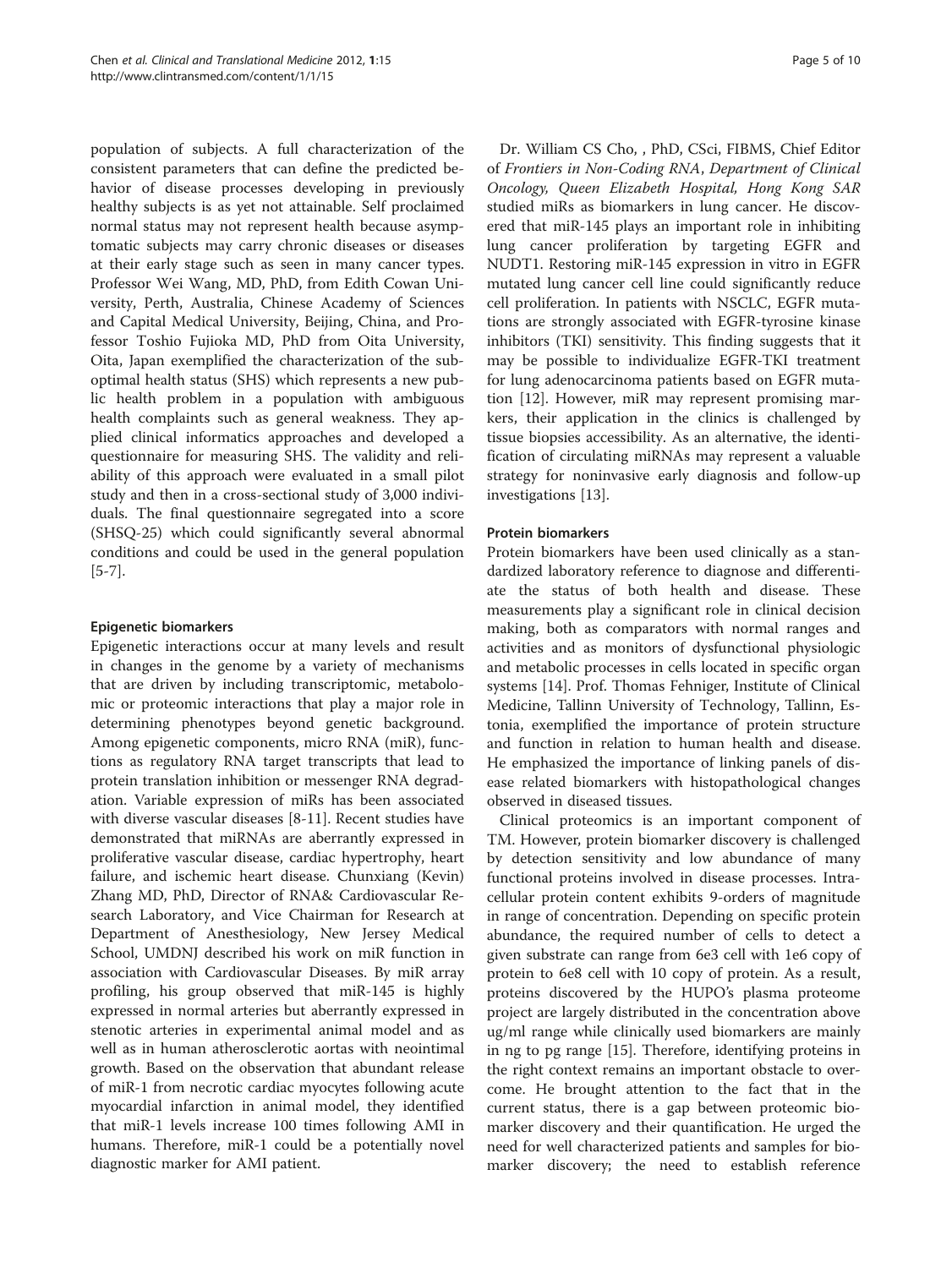standardizations in measurements and criteria for validation in population based studies in global settings.

To overcome the low abundance of functional protein, Aamir Shahzad, MD, Editor in chief, Translational Biomedicine Journal (TBM), University of Vienna, Austria applied fluorescence correlation spectroscopy (FCS) to study interactions among bio-molecules expressed at extremely low-concentration in solution. FCS was able to measure diffusion time and the average number of fluorescent molecules passing through the open detection in 1ul volume. The technology can detect proteins directly without incubation nor enzymatic reaction and allows the study of complex formation between a small fluorescently labeled and a large unlabeled molecule. In addition of the sensitivity and reproducibility, the test results can be obtained in 15 min which make it a potential tool for clinical application.

Post-translational modifications (PTM) are a major challenge in protein biomarker identification. Reversible protein phosphorylation, an important type of cellular regulation, controls many biological processes such as cell growth, differentiation, invasion, metastasis and apoptosis. Abnormal protein phosphorylation can be the cause or consequence of many diseases such as cancer. The deregulation of protein kinase activity with its consequent change in protein phosphorylation states has been associated with the onset of tumor formation and cancer progression. The importance of protein kinase-regulated signal transduction pathways in human cancer has led to the development of drugs that inhibit protein kinases at the apex or intermediary levels of these pathways. Phosphoproteomic analysis of these signaling pathways could provide important insights into the operation and connectivity of these pathways and can facilitate the identification of the best targets for cancer therapies. Elena López, PhD from Hospital Universitario12 de Octubre, Spain, updated the current phosphoproteomic approaches by comparing advanced strategies. Though no standard procedure has been established, Dr. López proposed that the combination of multi-stage collision-induced dissociation (CID) fragmentation, the development of electron transfer dissociation (ETD) and electron capture ECD fragmentation of peptides in mass spectrometry (MS) with phosphor-enrichments may be the method of choice to study protein post-translational modifications. MS-based phosphor-proteomics tools are critical to understand the structure and dynamics of signaling that engages and migrates through the entire proteome. These PTMs ultimately give rise to the emergent functions of cells in sequence, space and time. She also summarized various approaches used for the analysis of the phosphorproteome in general and protein kinases in particular, highlighting key cancer phosphor-proteomic studies. Different proteomic and bioinformatics strategies need to be

combined to achieve good phosphor-peptide quantitativeprotein studies. From the point of view of the so-called "personalized medicine", bioinformatics studies of reversible phosphorylation in proteins will allow the generation of models for protein-protein interaction at the atomic level taking into account each particular protein sequence. Molecular dynamic analysis of those interactions will allow the modification of the 3D computer models obtaining virtual structures tailored to individual patients [[16](#page-9-0)-[18\]](#page-9-0).

#### Pre-clinical Studies

Several pre-clinical models were presented as examples of bench-to-bed efforts. It is well known that pulmonary arterial hypertension (PAH) is a prevalent disease with a high mortality rate, and often afflicts patients with chronic obstructive pulmonary disease (COPD) and other chronic lung diseases as well as high altitude residents due to chronic hypoxic cellular responses. However, the molecular mechanisms underlying PAH remain unclear, and current therapeutic options remain limited. Yong-Xiao Wang from the Center of Cardiovascular Sciences, Albany Medical College, Albany, New York, USA described the role of ryanodine receptors/calcium release channels (RyRs) in pulmonary artery smooth muscle cells (PASMCs) in the development of hypoxic PAH. He reported that RyR activity, associated calcium release and contraction were largely increased in PASMCs from mice with hypoxic PAH. The increased activity of RyRs was confirmed in PASMCs from COPD patients with PAH. Pharmacological and genetic blockade of RyRs almost completely prevented hypoxic PAH in mice. These exciting results provide the first evidence that RyR calcium signaling plays an essential role in the development of hypoxic PAH, and also suggest RyR antagonists that are available and even used in clinic may become potentially new and effective therapeutics to treat PAH and other relevant pulmonary vascular diseases in the future.

To explore the mechanism of acute lung injury, Hongwei Gao, Center for Experimental Therapeutics and Reperfusion Injury, Brigham and Women's Hospital, Department of Anesthesiology, Perioperative & Pain Medicine, Harvard Medical School, Boston, described how Stat3 is activated in alveolar macrophages and whole lung extracts in the IgG immune complexinduced lung injury model. This could be dramatically suppressed by blockade of C5a in the lung or depletion of either neutrophils or alveolar macrophages. Treatment of mice with an adenoviral vector expressing a dominant-negative Stat3 isoform (Ad-Stat3-EVA) eliminated IgG immune complex-induced DNA binding activity of Stat3 in the lung and led to a significant decrease in the contents of neutrophils, inflammatory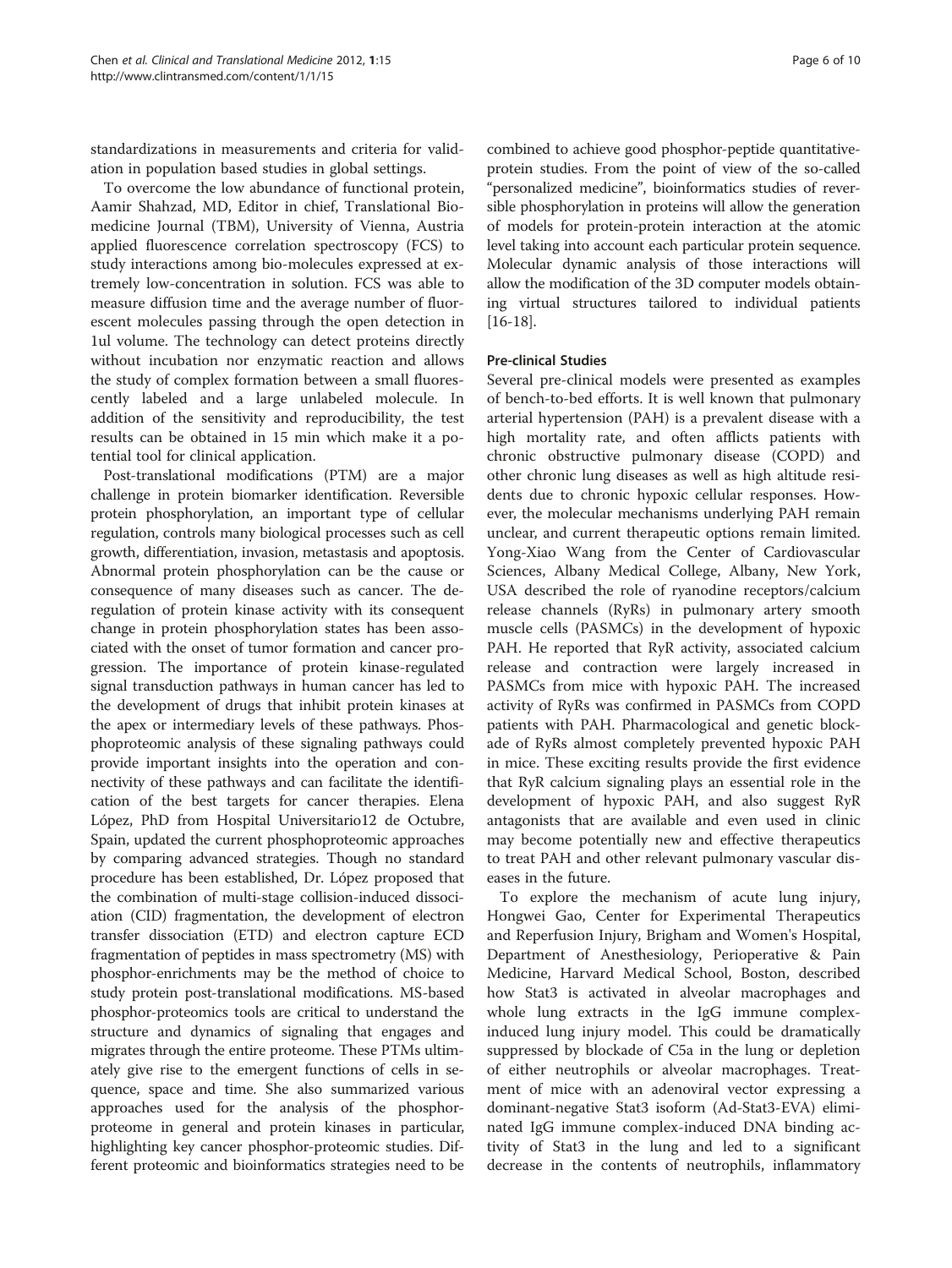cytokines (TNF-α and IL-6), chemokines (KC, MIP-1α, MIP-1β), and complement component C5a in bronchoalveolar lavage fluids compared with control. This suggested that Ad-Stat3-EVA might affect neutrophil adhesion to the lung vascular endothelium and/or their subsequent transmigration by modulation of adhesion pathway(s).

#### Gene-environment interactions in pathogenesis

In the past decade, great effort has been made to explore the genetic background of humans and its association with disease. This effort led to the completion of Human Genome Project and the Hapmap project. Ongoing international efforts include the Cancer Genome Atlas, genetic association information network, genome wide association, gene and environment initiative, and the 1000 genome study. Linkage analysis of single nucleotide polymorphism and whole genome-wide association has been applied to the study of specific diseases which has increased our understanding of the contribution of genetics to pathogenesis. Genetic polymorphisms are the basis of diverse human phenotypes, disease susceptibility, prognosis and responsiveness to treatment. Though genetic traits play a pivotal role, they could be influenced by environment factors. Markus Ege, MD MPH, University of Munich, Germany Children's Hospital, Munich, Germany gave an example of gene and environment interactions in asthma and allergy. Polymorphisms of a number of genes have been consistently related to asthma [[19,20\]](#page-9-0). These genes are involved in pathways of the innate and adaptive immunity and in epithelial barrier functions [\[20](#page-9-0)]. However, among children who carry the identified polymorphisms, only a minority developed asthma. Paradoxically, asthmatics can carry a low genetic asthma risk while healthy individuals can carry high genetic asthma risk. Those cases of asthma occurring without a genetic predisposition could be due to environmental exposures related to asthma such as tobacco smoking [[21](#page-9-0)]. A trend was documented of increased prevalence of asthma is in areas of high industrialization and pollution. As the isolated assessment of genetic and environmental determinants cannot explain causation of asthma alone, he hypothesized that the enhancement of genetic predisposition by environmental determinants might provide a better explanation. His group applied comprehensive assessment of gene/environment interactions using a genome wide approach with a statistical method that controls for multiple testing [[22](#page-9-0)]. Despite adequate statistical power only few weak novel interactions were detected suggesting that gene/environment interactions might be even more complex and should be sought at different levels comprising global gene expression and analysis of epigenetic modifications. Alternatively the genetic and environmental effects in this population were so strong that they did not modify each other.

Notwithstanding the importance of environmental factors in asthma, David C. Christiani, MD, MPH,MS Elkan Blout Professor of Environmental Genetics Harvard School of Public Health, Massachusetts General Hospital, Boston, Massachusetts, furthered his study in how genetics and environment interact to increase lung cancer risk. Susceptibility of lung cancer at different time points along the natural history of an individual depends on many factors such as exposure to smoking, dose of smoking, lung structure and function alteration and disease progression. He reported how his group investigated how DNA repair function gene variants interact with smoking to increase lung cancer risk. Among those genes, ERCC2 Asp312Asn, XRCC1 Arg399Gln, ERCC1 C8092 genotype shows a significant impact from years of smoking, going from protective to non-protective as indicated by inversed correlation of adjusted odds ratio and pack-years of smoking. A genome wide association scan (GWAS) conducted by multi centers identified a susceptible locus (15q25) for lung cancer [\[23](#page-9-0)] which accounts only for 4% of lung cancer risk. To interrogate whether variants on the 15q25.1 region affect lung cancer through nicotine dependence and are associated with smoking or through other pathways, they applied novel methodology for analysis of 1836 lung cancer patients and 1452 controls and found evidence of an effect mediated through smoking. In addition, a positive correlation between cumulative cigarette smoking and CNV were observed which provides insight into the genetic toxicology of tobacco smoke. Therefore, Dr. Christiani concluded that common diseases such as lung cancer likely result from genetic and environmental disturbances in entire networks of genes rather than in a single, or even a several genes.

#### Application of translational medicine

Stroke is one of the leading causes of mortality and disability in the world. Stroke survivors are often left with permanent neurological deficit resulting from the loss of neurons, which severely impacts their quality of life. From 1955–2000, 49 neuro-protective agents for stroke therapy have been tested in 21,445 patients. However, none of the tested agents were approved for clinical application [\[24](#page-9-0)]. Current treatment options are limited. Dr. Kunlin Jin, Tenured Professor at the Department of Pharmacology and Neuroscience, University of North Texas Health Science Center at Fort Worth, Texas, USA, presented recent advances in stem cell-based therapy for chronic stroke. His group and others have shown in animal models that neural precursor cells transplanted into effected regions of the brain can differentiate into neurons, and have the potential to improve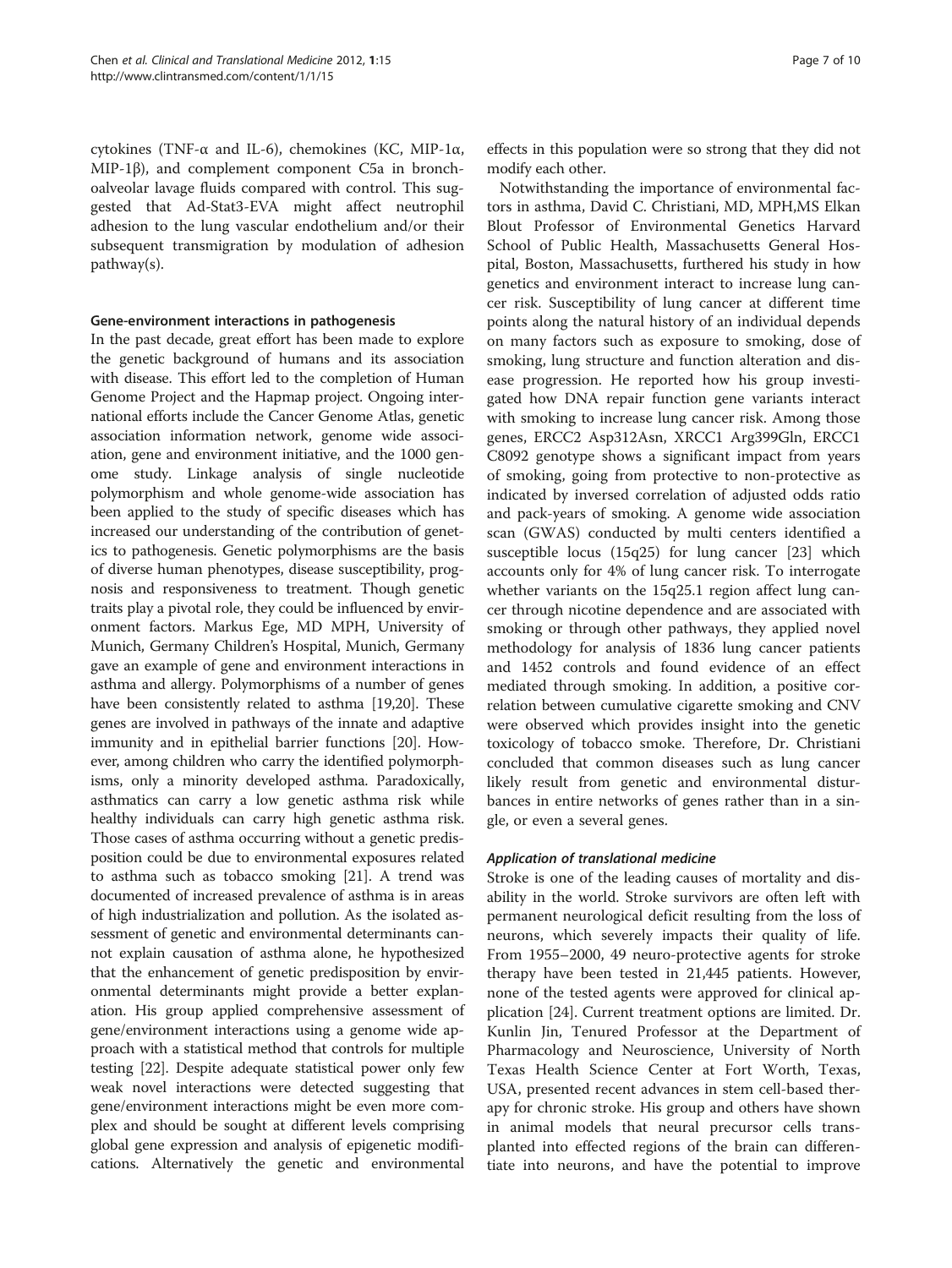functional outcome after stroke. To regenerate damaged brain tissue in the infarction cavity after stroke, they applied tissue engineering approaches using neural stem cells in scaffolds grafted in the cavity. This is based on the hypothesis that the scaffolds may not only provide the necessary biomechanical support for cells, guide the gross shape and size of the regenerated tissue into forming three-dimensional tissues, but also provide artificial stem cell niches necessary for stem cell growth. Additionally, scaffolds can serve as biochemical signals that influence cell adhesion, migration, proliferation, differentiation and functions. His group successfully experimented with in situ tissue engineering using a combination of injectable and biodegradable scaffolds and hESCderived neural stem cells to mouse brain cavity caused by experimental stroke. This result suggests that this approach has great potential as a powerful new therapy for stroke in human.

Prof Xiaokun Li Phd, School of Pharmacy, Wenzhou Medical College described how fibroblast growth factors (FGF) plays a critical role in cell division, development and wound healing via activation of growth factor receptor and initiation of a downstream cascade of signal transduction, and gene activation. Experimental data have shown that a single amino acid substitution at position 78 and 96 of the protein [[25](#page-9-0)]or N-terminal removal [[26\]](#page-9-0) makes the mutated FGF more stable without impacting its biological function. PEGylation modification of the recombinant FGF21 makes it not only stable but long lasting as an anti-diabetic drug [\[27,28\]](#page-9-0) and a promising drug for wound healing according to animal models. With a chitosan-cross-linked collagen sponge (CCCS) as scaffold that contains recombinant human aFGF (CCCS/FGF), accelerated diabetic wound healing and corneal epithelial wound healing were observed. An FGF analog (aFGF) is being tested in a phase II clinical trial that is suggesting significant improvement of diabetes wound healing and burn healing. Products were derived from this study including bFGF eye drop (Cornea recover), membrane, gel, freeze-dry powder, collagen sponge and spray for clinical use.

Professor Lawrence M. Popescu, Department of Advanced Studies, National Institute of Pathology, Bucharest, Romania, presented the discovery and characterization of interstitial cells – Telocytes (TCs) which have been found in cavitary and non-cavitary organs of humans and mammalians. TCs have a small cell body with specific prolongations named telopodes (Tps). TCs can modify neighbor cells transcriptional activity by shedding vesicles and/or exosomes facilitating precursor cells towards maturation and their integration into the microscopic architecture of tissues. This function is supported by the experimental observation that TC are directly and indirectly involved in neo-angiogenesis after myocardial infarction suggesting a possible application in regenerative medicine.

#### The need for guidelines and standardization

The past decade, basic research has decoded numerous unknown entities relevant to biology and accelerated our understanding of physiology and pathology. There are far more basic researchers and publications based on in vitro or experimental models which are more easily controllable and as a consequence more easily funded and published. However, among candidate drugs successfully tested in animals, very few withstand the extension to humans due to fundamental differences in genetic makeup of humans, their heterogeneity and the heterogeneity of their diseases and the impact of the easily controllable genetics within inbred animals. There is also a high level of complexity and diversity in human genetic and genomic compositions that produce biology that cannot be modeled experimentally or foreseen in the results generated in animal studies. It is important to emphasize that TM should foster bed-to-bench effort to provide better understanding of human pathology and understanding the reasons for failure of current standard or experimental therapies. The first step toward study humans is to collect samples which preserve the maximum in vivo information and can be used by diverse yet available cutting edge technologies.

Dr. György Marko-Varga, European Editor of the Journal of Proteome Research, ACS, and President of The European Proteomics Society [\(www.EuPA.org](http://www.EuPA.org)), Division of Clinical Protein Science & Imaging, Biomedical Center, Dept. of Measurement Technology and Industrial Electrical Engineering, Lund University, Sweden, urged the great importance of the establishment of a global biobank to speed up the discovery and development of new drugs and protein biomarker diagnostics. Biobanks are providing patient benefit by allowing large scale screening and generating large database repositories. Biobanks are a major resource for scientists to access unique patient samples for medical research. Many studies within clinical proteomics utilize stored samples contained in Biobanks to measure specific end points. It is envisioned by all participating stakeholders and ICTM participants that the biobank initiatives will become the future gateway to discover new frontiers within life science, patient care and catalyzing the two way road of TM [[29](#page-9-0)]. Biobank globalization and networking by combining and sharing precious samples and information associated with the sample can empower large joint studies to tackle major biological question with limited resources and eliminate less meaningful small repetitive study due to the complexity of human biology and heterogeneity of patients. Standardization of quality control of samples being processed for storage as well as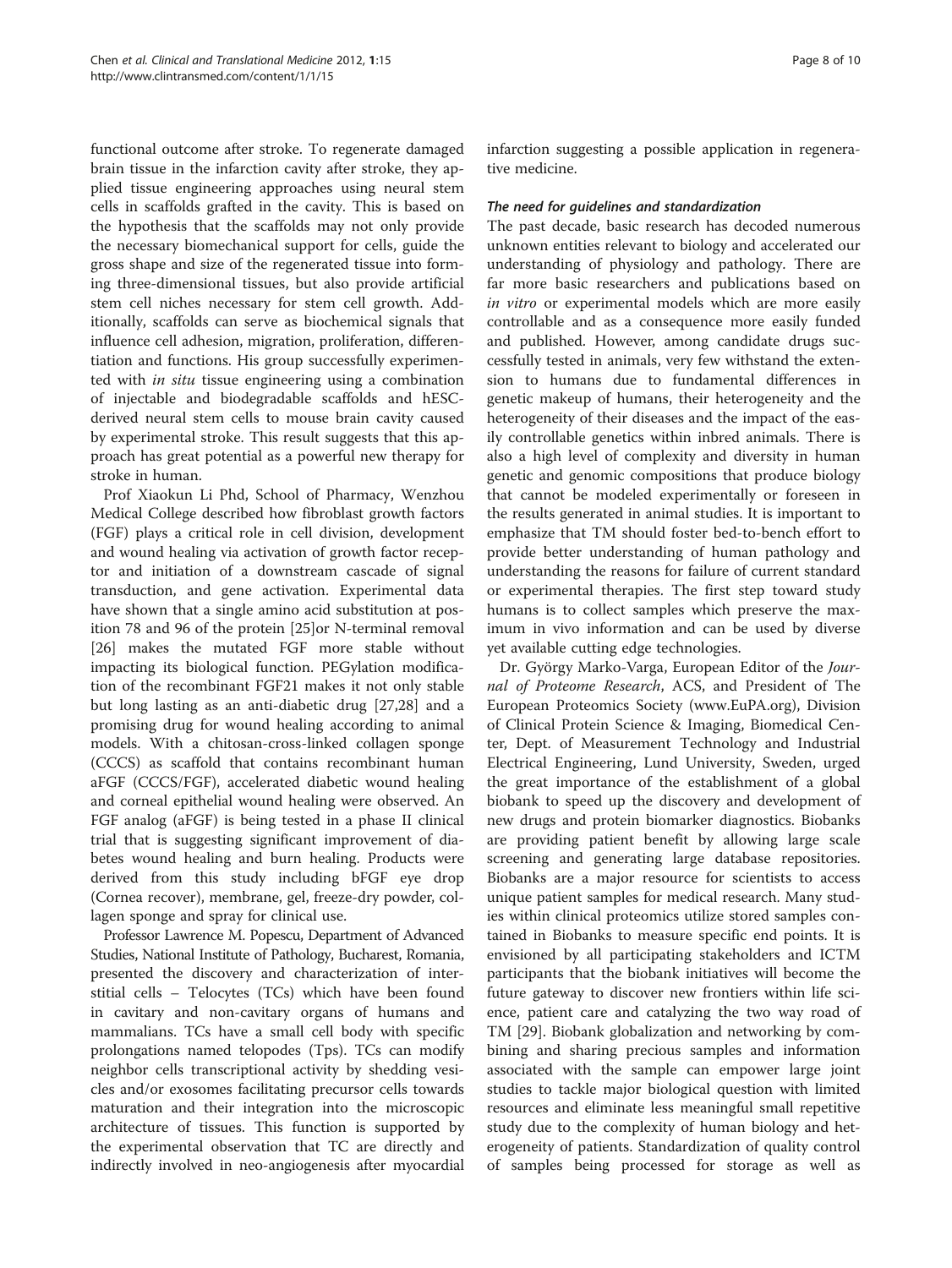retrieval of stored samples is important goals in order to support the development of diagnostic tools such as biomarkers. Today we have not yet achieved consensus on how to collect, manage, and build biobank archives in order to reach goals where these efforts are translated into value for the patient.

Effort in developing guidelines for more effective and safe therapy should also be enhanced. Dr. Claudio Spada, MISM Science & Technology Consulting - SCConsulting, Milan, Italy pointed out that Guidelines developed in 2002 required significant changes based on new information and advances in medicine. He updated, in 2007, the guidelines for treatment of sepsis compared with 2002 guidelines. As new developments in diagnosis and promising therapies tested in animals and humans will emerge, they will need to be validated in large clinical trials to confirm the safety and efficacy of their use in septic patients.

Roland Andersson, MD, PhD from Department of Surgery, Clinical Sciences, Lund University Hospital, Sweden updated the epidemiology and available therapy for pancreatic cancer. He discussed the challenges in lack of biomarkers for early diagnosis and prognosis [[30\]](#page-9-0), although this field has been actively explored. Numerous therapeutic agents and antibodies have been developed targeting IGF-1R, EGRR and VEGFR signaling pathways with intention to block cancer cell proliferation, angiogenesis or revert drug resistance [\[31,32](#page-9-0)]. The improved survival of pancreatic patients has not significantly encouraged broader investigation of tumor biology facilitated by microenvironment. In the improvement of early diagnosis of pancreatic cancer, proteomic application using serum/plasma has revealed over expression of Alpha-1B-glycoprotein precursor, Anterior gradient 2, Apolipoprotein C-I, DJ-1, Fibrinogen β chain, HSP27 and under expression of Apolipoprotein A-II, Caldecrin, CXCL7. Dr. Andersson pointed out that although a multitude of investigational biomarkers have been identified; translating into routine clinical use has been slow. It was realized that standardization in analysis techniques and better reporting will improve the translation of biomarkers. New guidelines for diagnostic biomarkers [[33\]](#page-9-0) and for prognostic markers (REporting recommendations for tumor MARKer prognostic studies [[34\]](#page-9-0) are available and should be followed closely.

#### Mass spectrometry imaging

Dr. György Marko-Varga, gave a presentation on a new technology area where it is possible to localize a drug compound with a resolving power within a single cell. Readouts that define the physiological distributions of drugs in tissues are an unmet challenge and at best imprecise. It is also needed in order to understand both the pharmacokinetic and pharmacodynamic properties

associated with efficacy. Drug therapy is often directed to specific organ and tissue compartments where the mode of action of the compound affects specifically targeted biological processes. However, the direct measurement of drug uptake in terms of a time kinetic and concentrations attained at the local sites has not been readily available as a clinical index for most drugs. It is feasible to follow the unlabeled drugs within specific organ and tissue compartments on a platform that applies MALDI imaging mass spectrometry to tissue sections characterized with high definition histology. Moreover, the simultaneous global definition of molecular ion signatures localized within 2-D tissue space provides accurate assignment of ion identities within histological landmarks, providing context to dynamic biological processes occurring at sites of drug presence. He reported on a recently performed proof-of-principle study that tested the power of applying MALDI-MSI to demonstrate the qualitative drug distribution of inhaled bronchodilators in COPD patients. The study mapped the occurrence of the muscarinic receptor antagonist ipratropium, within human bronchial biopsies obtained by fiber optic bronchoscopy shortly after dosing exposure. This is the first reported study in man, at a resolving power of 30 μm, of drug localization within organ microenvironments using normal clinical dosing schemes and standardized laboratory measurement [\[35](#page-9-0)]. He also emphasized that MALDI-MSI approaches will play an increasingly important role in both drug development in the optimization of compounds and in clinical efficacy testing.

#### Competing interests

The authors declare that they have no competing interests.

#### Authors' contributions

XC, JQ, XW RA and FMM are Key meeting organizers. WCSC, DC, J D, ME, HG, KJ, MNL, GM, GMV, FMM, LMP, CS, AS, EW, WW, XW, YXW, JX and JQ contributed in meeting presentation and meeting report revision. EW, GMV and FMM contributed in meeting report drafting. All authors read and approved the final manuscript.

#### Author details

<sup>1</sup>The first Affiliated Hospital of Wenzhou Medical College, Wenzhou, China. <sup>2</sup>Department of Surgery, Clinical Sciences, Lund University Hospital, Lund, Sweden. <sup>3</sup>Department of Clinical Oncology, Queen Elizabeth Hospital, Kowloon, SAR, Hong Kong. <sup>4</sup>Department of Environmental Genetics, Harvard School of Public Health, Massachusetts General Hospital, Boston, MA, USA. 5 Department of Cell Biology and Medicine, State University of New York-Downstate Medical Center, Brooklyn, NY, USA. <sup>6</sup>Department of Environmental Health, Harvard Medical School, Boston, USA. <sup>7</sup>University of Munich, Germany Children's Hospital, Munich, Germany. <sup>8</sup>Tallinn University Of Technology (Estonia), Lund, Sweden. <sup>9</sup>Department of Anesthesiology, Perioperative & Pain Medicine, Harvard Medical School, Boston, USA. <sup>10</sup>Department of Pharmacology and Neuroscience, University of North Texas, Fort Worth, USA. <sup>11</sup>Strategic Medicine, Inc (PA, USA) and Strategic Medicine, the Hague, BV, Netherlands. <sup>12</sup>Centro de Investigación i+12 del Hospital Universitario 12 de Octubre, Avda de Córdoba s/n, Madrid, Spain. <sup>13</sup>Department, Pediatric Intensive Care Unit, Fatebenefratelli & Ophthalmiatric Hospital Milan, Milan, Italy. 14Deptartment of Measurement Technology and Industrial Electrical Engineering, Lund University, Lund, Sweden. 15Infectious Disease and